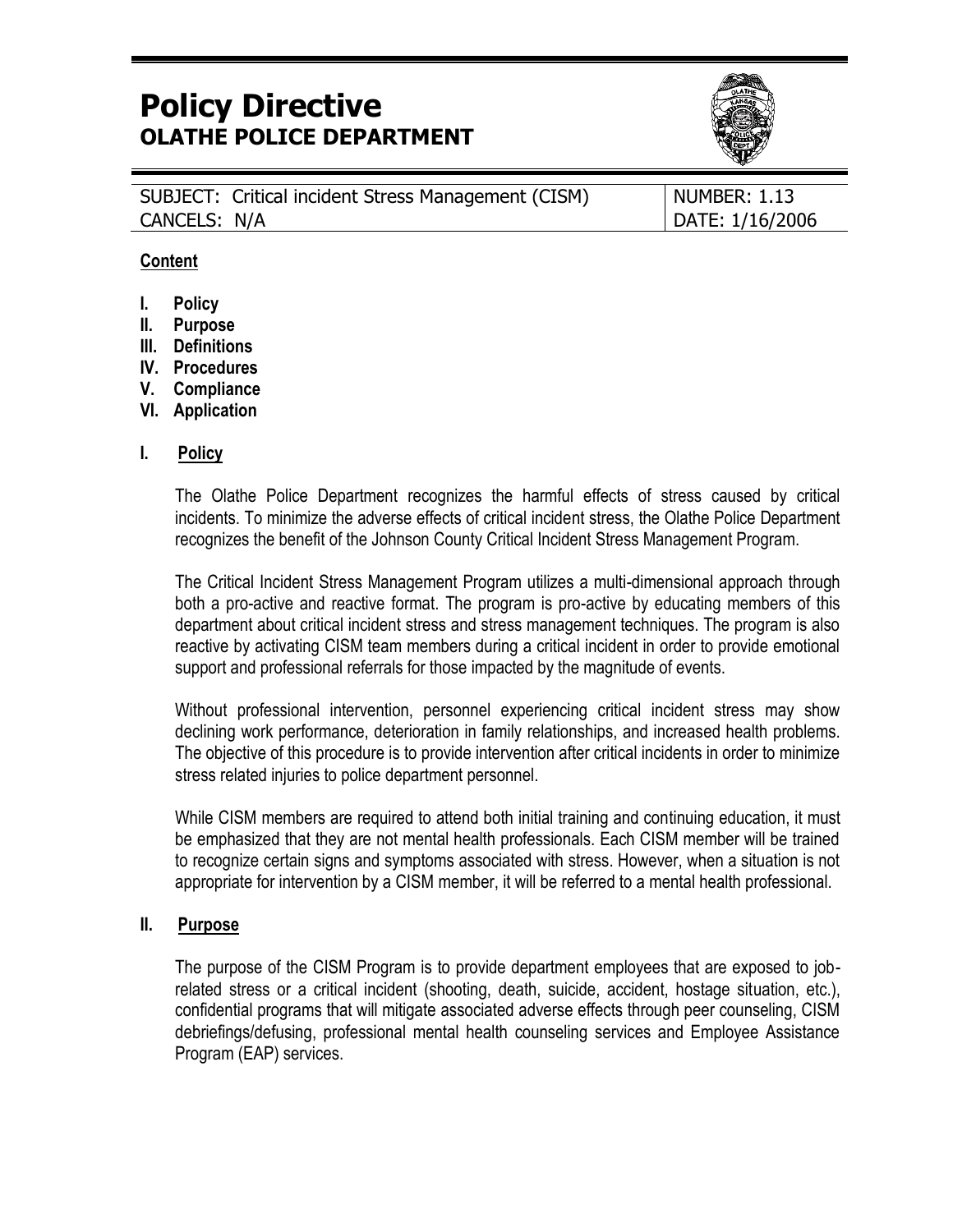## **III. Definitions**

### A. **Critical incident**

Any situation faced by police department personnel that cause them to experience unusually strong emotional reactions which have the potential to interfere with their ability to function either at the scene or later. These situations may include, but are not limited to:

- 1. Line of duty death,
- 2. Serious line of duty injury/assault/sexual assault,
- 3. Suicide,
- 4. Officer involved shooting/victim of shooting,
- 5. Disarming/siege/hostage,
- 6. Significant event involving children,
- 7. Personal or family tragedies.

### B. **Critical Incident Administrative Leave**

Leave of absence from duty without loss of pay and benefits granted to an employee directly involved in a critical incident when it is determined by the Chief of Police or his/her designee that it is in the best interest of the employee and department.

### C. **Critical Incident Stress Management (CISM)**

Programs and strategies designed to reduce the effects of stress in emergency services personnel (i.e., police, fire, EMS, communications officers, etc.) and to assist them in managing and recovering from significant stress should they encounter it in their work. The three main strategies are critical incident stress debriefing, defusing, and demobilization.

#### D. **Critical Incident Stress Debriefing**

A group meeting or discussion led by specially trained professionals and peer support personnel (usually held 24-72 hours after an incident) employing both crisis intervention and educational processes. The meeting is targeted toward mitigating or resolving the psychological distress associated with a critical incident or traumatic event and accelerating the recovery of directly involved personnel.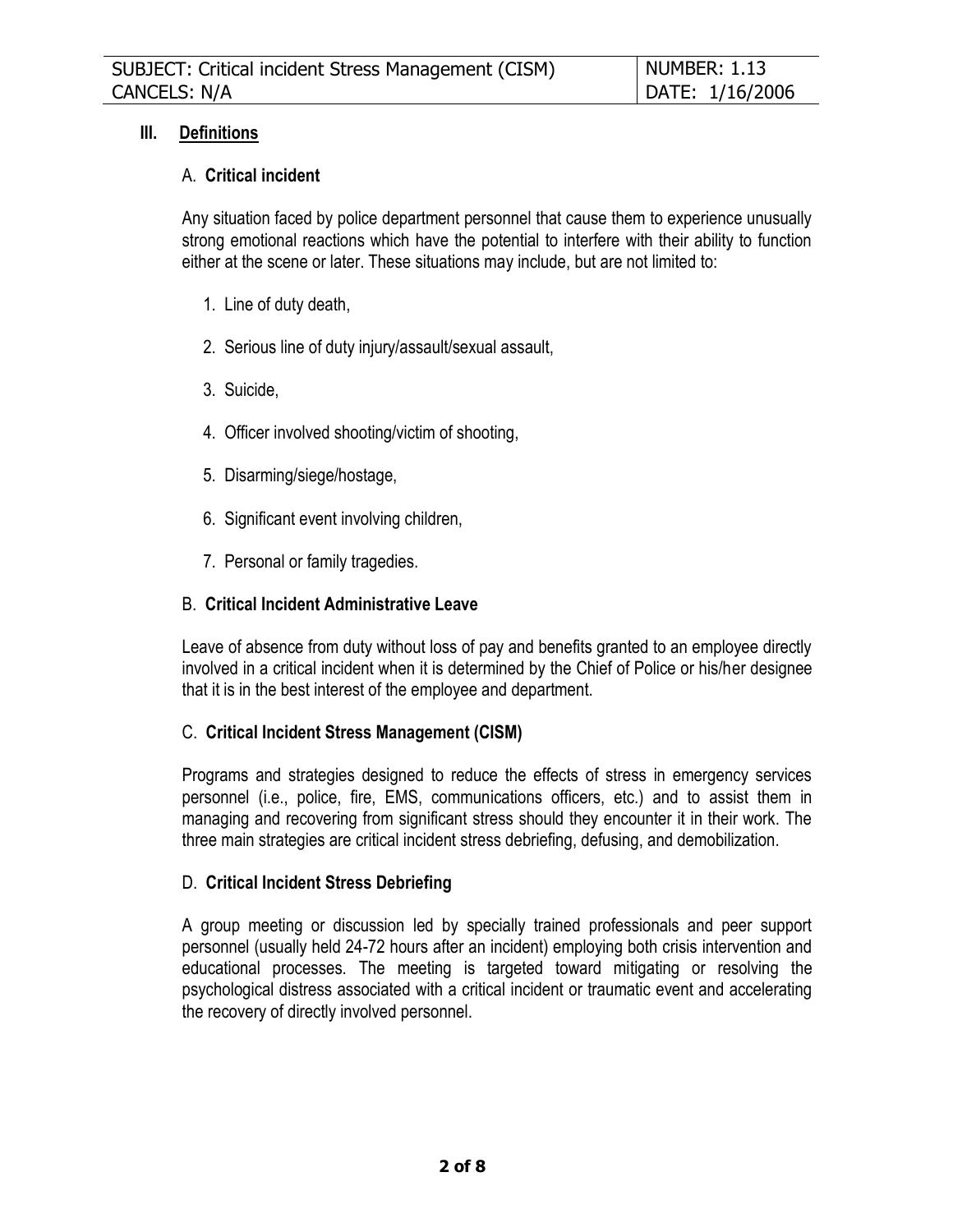# E. **Defusing**

A small group process that is led by specially trained professionals and peer support personnel and instituted after any traumatic event powerful enough to overwhelm the coping mechanisms of the personnel exposed to it. A defusing is usually held within one to four hours after the event and lasts 30 to 45 minutes. Defusing must be held within 12 hours of the event. If a defusing is not held within 12 hours, a formal debriefing should be considered.

## F. **Demobilization**

A brief intervention immediately after a disaster or major incident which provides a transition period from the major incident back to the normal work routine. A demobilization is reserved for large-scale events that are on-going (usually more than eight hours). The demobilization usually lasts approximately 30 minutes.

### G. **CISM Coordinator**

A sergeant or lieutenant with the Olathe Police Department who serves as the manager of the CISM Program including the deployment of CISM teams, arranging team meetings and maintaining related records.

### H. **CISM Team**

Includes, but is not limited to employees with the Olathe Police Department, and members of the Johnson County Critical Incident Stress Management Team specially trained in CISM methodology to provide support and assistance to emergency services personnel involved in a critical incident. The team consists of volunteer emergency services personnel and mental health professionals.

### **IV. Procedures**

### A. **General:**

1. A critical incident debriefing is not a critique of police department operations. The debriefing process provides formats in which personnel can discuss their feelings and reactions, thus reducing the stress, which results from exposure to critical incidents. All debriefings will be STRICTLY CONFIDENTIAL.

2. Any officer may contact the CISM Coordinator for one-on-one consultation for himself/herself or for another officer. This CISM Coordinator can be contacted by cell phone. It is not necessary to contact communications or go through the departmental chain-ofcommand.

3. Any officer may initiate the debriefing process by contacting a supervisor at the incident scene. If initiation is not made on the scene, the debriefing process may be initiated through a sergeant, division commander, or bureau commander.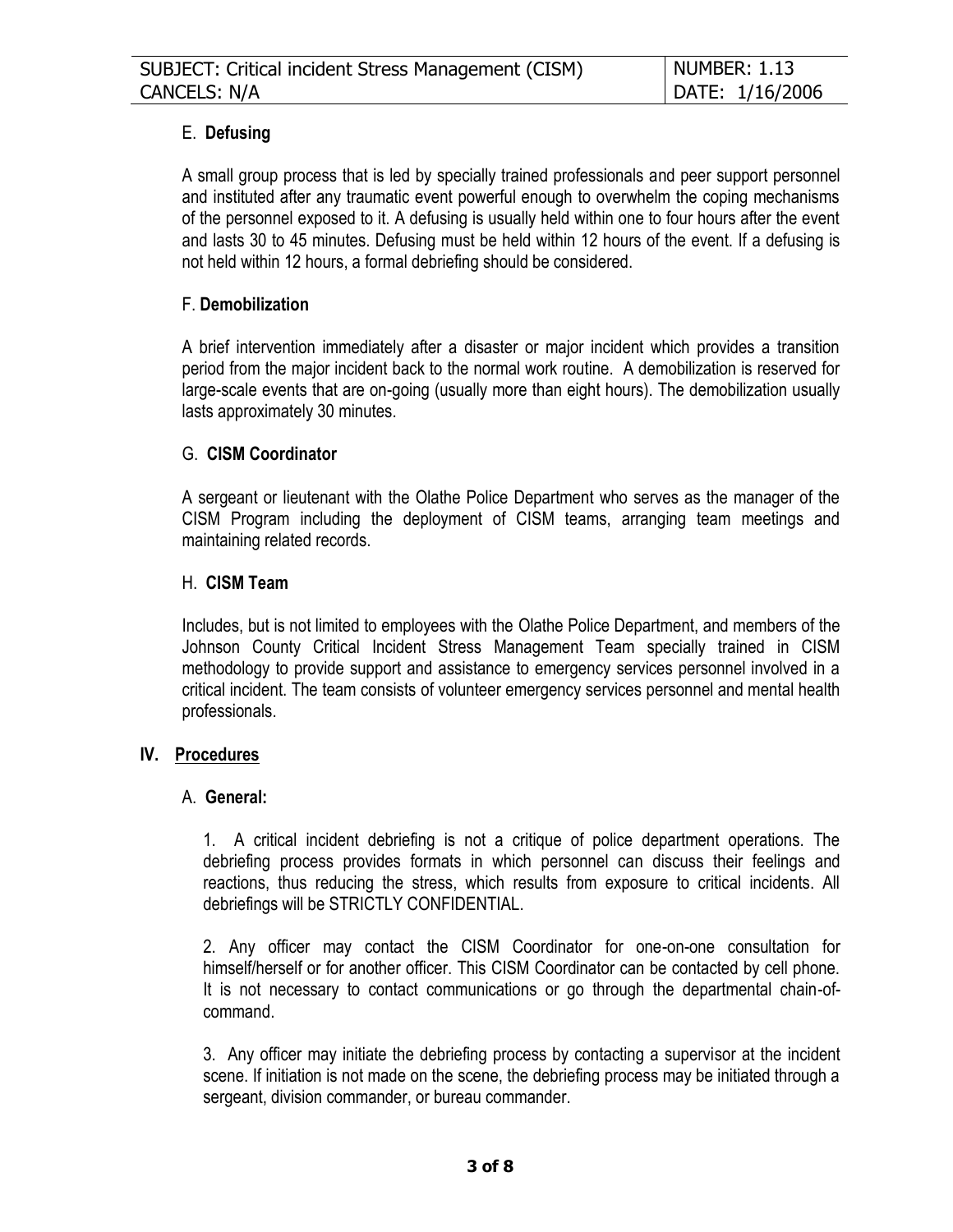4. Once it is determined that a debriefing is necessary, it is mandatory that all personnel directly exposed to the incident attend. All participants will be encouraged to share their feelings; however, active participation is optional.

5. All statements, facts, opinions, and discussions that are expressed during the debriefing process will be considered confidential, except those involving danger to the employee or others.

6. No written, tape, or other recordings will be maintained regarding individuals' participation or topics of discussion.

7. Media participation will not be allowed. The Public Information Officer, guided by the CISM Coordinator, will handle media inquiries.

8. None of these procedures will interfere or prevent in any way the voluntary use of or referral to any of the other City of Olathe employee assistance programs.

### B. **CISM Coordinator:**

1. Is responsible for coordinating crisis intervention for critical incidents.

2. In conjunction with the on-scene supervisors, division commanders, or bureau commanders will determine if a debriefing is necessary.

3. Will ensure the sharing of any information will not jeopardize an on-going criminal or professional standards unit investigation.

4. Provides advice and backup to CISM team members.

### C. **Sergeants, Division Commanders, Bureau Commanders**:

1. Are responsible for identifying and recognizing significant incidents that may benefit by CISM intervention.

2. Bureau Commanders will require involved personnel to attend scheduled debriefings (after coordination with the CISM Coordinator).

3. The Bureau Commander will schedule the debriefing for a time and location not interfering or impeding the criminal or internal investigation.

4. Prior to a briefing, the Division Commander will make the CISM Coordinator and team members aware of all information relevant to the incident.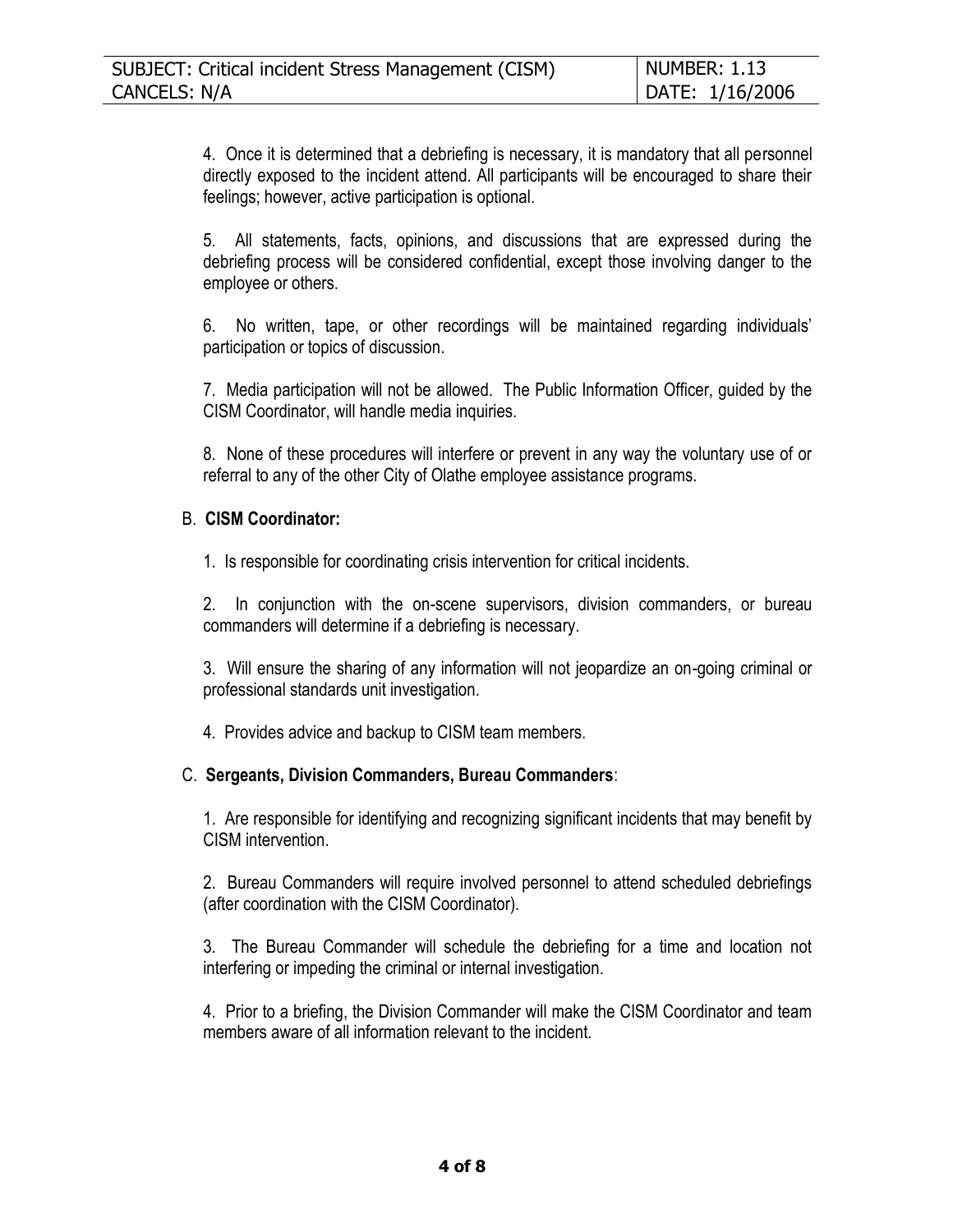#### D. **CISM Activation**

1. When a critical incident as defined in III. A. occurs, the Division Commander will immediately contact the CISM Coordinator to determine which personnel/services are required.

- 2. The CISM Coordinator will immediately:
	- a. Assess the need for on scene support services.
	- b. Assess the need for demobilization, defusing, debriefing, or individual consultation.
	- c. Make the appropriate team assignments.
	- d. Notify the appropriate command staff of the activation.
- 3. Defusing/demobilization

a. Upon request, the program coordinator, or designee, will respond to the affected employee's location. In complex cases, response will be supplemented with other CISM peer support personnel.

- b. CISM personnel will inform on-scene supervisors of their arrival.
- c. Contact will be made with the affected personnel to:
	- i. Assess the emotional needs
	- ii. Support self-esteem and self-reliance
	- iii. Offer team services as appropriate and
	- iv. Activate their social support network.
- d. The defusing/demobilization will be confidential. The only information released will pertain to notifying the employee's chain of command regarding:
	- i. Return to duty or
	- ii. Initiating a request for administrative leave, as appropriate.

iii. CISM will remain available to the employee and/or family members for follow-up services during the readjustment period.

e. CISM team members will not interfere with any on-going criminal or internal investigations.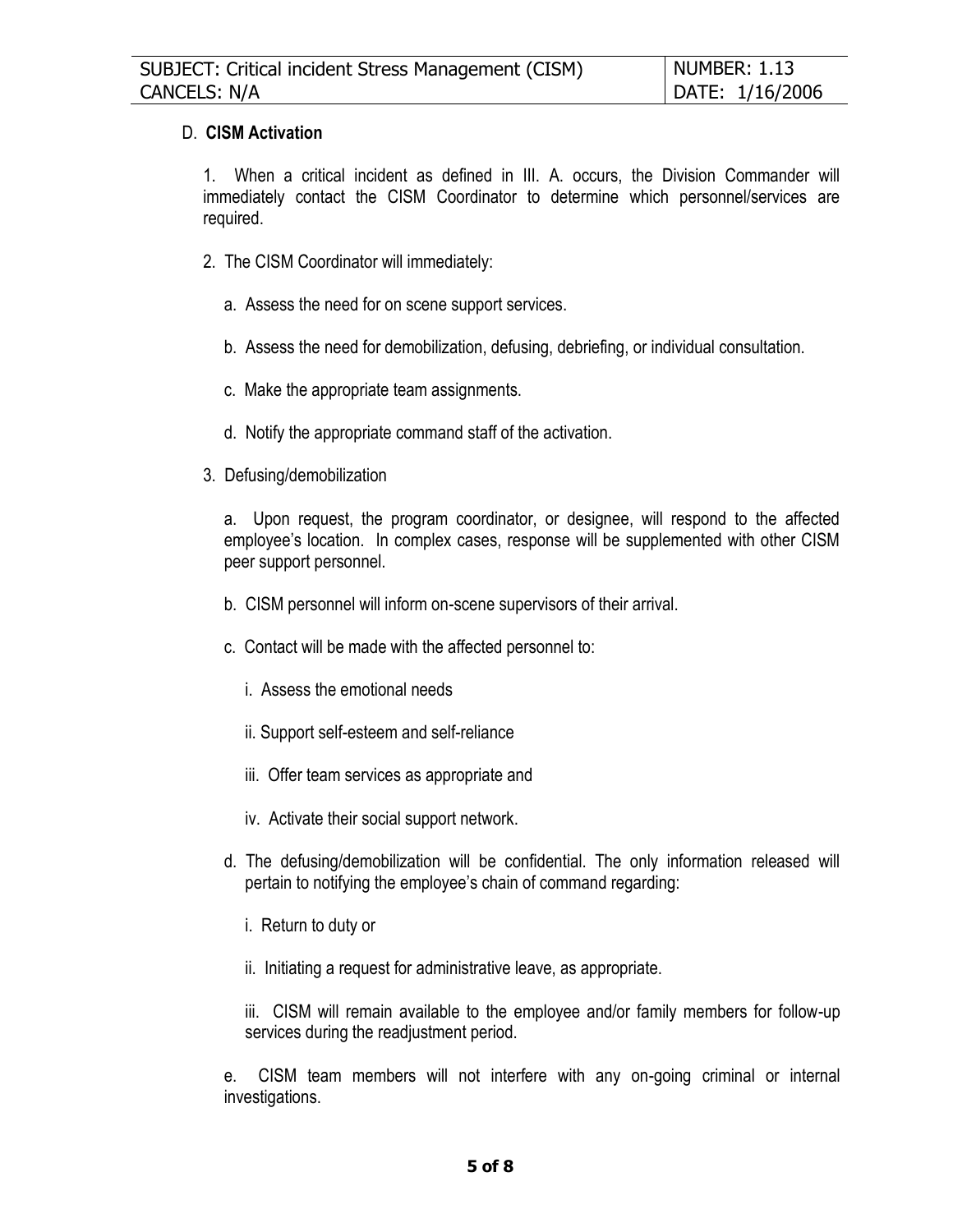## 4. Critical Incident Stress Debriefings

a. After the initial defusing occurs, the next level of intervention involves a critical incident stress debriefing (CISD). This is a structured group discussion for all involved personnel that takes place as the emotional impact sets in. Depending on personnel needs, logistical considerations, and legal issues (e.g., waiting until investigative statements have been taken), the CISD usually occurs within 24 to 72 hours after the incident.

b. The CISD promotes normalization and recovery by having involved personnel discuss such issues as their roles in the incidents, their thoughts during the events, their emotional reactions, and the stress symptoms they experienced. In addition to educating these employees about coping strategies, the CISD enables CISM team members to determine who may benefit from referrals for further care and to plan for other follow-up support.

5. Peer or one-on-one Support

Following the debriefing, the CISM team may meet individually with the employees involved in the incident. Often, a team member who has experienced a similar critical incident will provide the one-on-one support. Peer guidance proves particularly effective in helping personnel normalize their reactions to the trauma. This support has tremendous credibility coming from a fellow employee who has "been there."

6. Family Assistance

In the law enforcement profession, an employee's most vital support system, the family, often remains neglected. Individuals adversely affected by critical incidents bring the trauma home to their families. The CISM team provides debriefings for family members as a group and one-on-one to help them cope with their reactions to a family member's involvement in a critical incident.

7. Manager Support

a. The CISM team consults with managers about their roles in supportively handling the emotional aftermath of critical incidents. Managers must coordinate communication, timetables for crisis services, appropriate ongoing interventions, and other support programs. Experience has shown that recovery occurs more rapidly when concerned managers actively nurture their employees following a traumatic event. Moreover, additional traumatic stress may result when employees perceive managers as distant or insensitive.

b. Additionally, managers must remember that critical incidents, especially those involving death or serious injury to co-workers, can significantly impact the entire team or work group. Appropriate and timely intervention by both managers and the CISM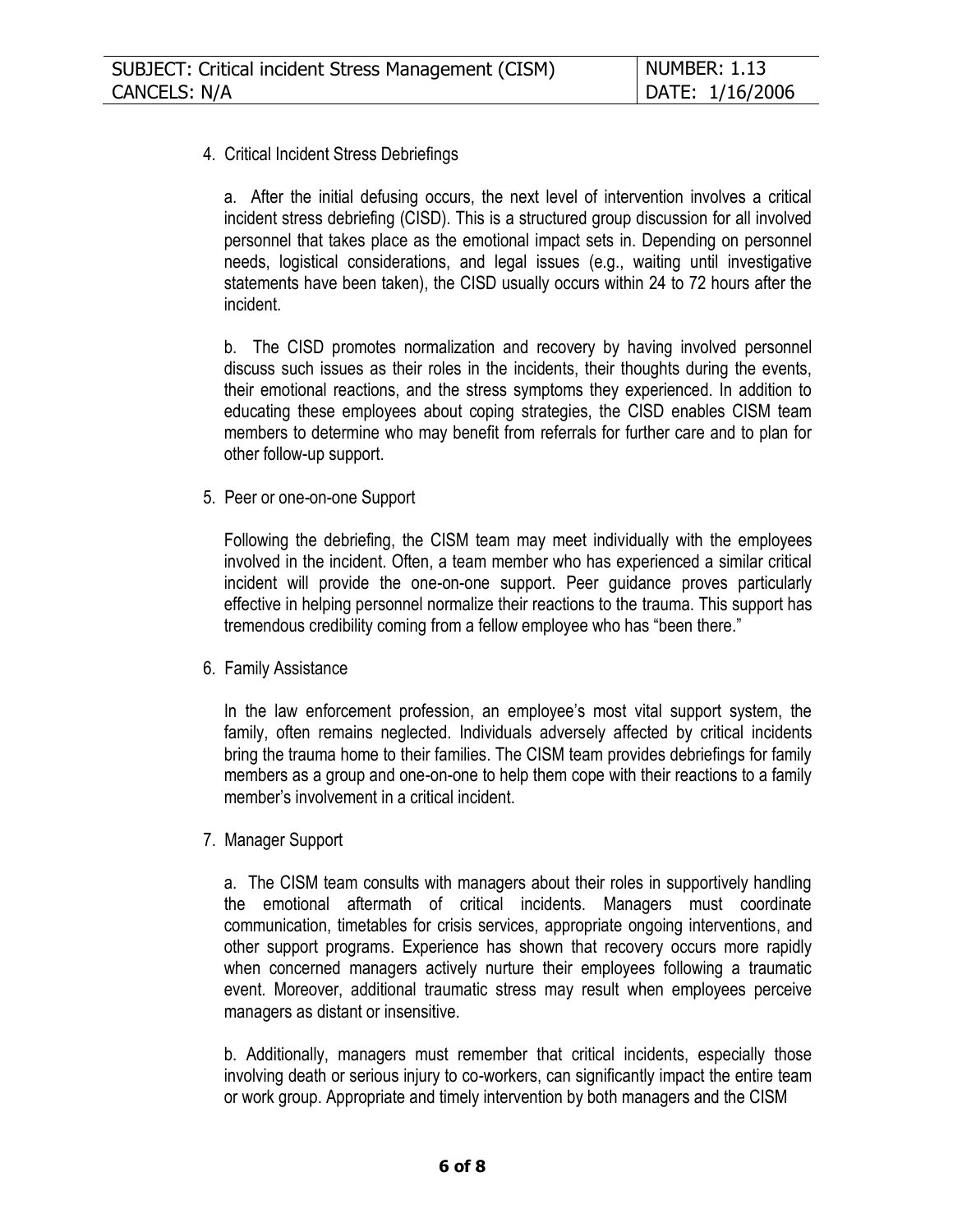team can minimize the negative consequences for personnel and others affected by the incident.

8. Referrals and Follow-up Services

For many individuals, defusings, debriefings, and one-on-one support lead to closure and resolution of the traumatic incident. Through this assistance, the traumatic incident is processed and becomes integrated; specifically, negative emotions, thoughts, and images fade. The individual retains what is useful, learns from the incident, and resolves the event.

However, for others, these interventions represent only a beginning. The intense physiological and psychological arousal of a critical incident can impair their informationprocessing mechanisms. Consequently, information taken in during the trauma (e.g., sights, sounds, emotions, sensations, and beliefs) can be "frozen" in the brain and not processed normally. Rather than fading, these sensory impressions can continue to intrude, resulting in flashbacks, nightmares, intrusive thoughts, and other post-traumatic symptoms. A central component of the trauma can be negative, irrational self-beliefs having to do with an individual's participation in the event (e.g., "it's all my fault...I'm still not safe…I'm helpless"). At this point, referral to mental health professionals with specialized experience and training becomes necessary.

- a. Follow-up services will be provided to ensure all personnel who need or want additional support are given support from the team or community based professional resources.
- b. Follow-up services will be provided to participants of the debriefing immediately after the debriefing is complete. Follow-up services include but are not limited to:
	- i. District or work location visit
	- ii. Telephone call
	- iii. Individual consultation
	- iv. Referral for therapy
	- v. Additional meeting with group and/or
	- vi. Family session
- c. Follow-up service may be initiated by:
	- i. A participant in the form of a telephone call or personal appearance

ii. A request by a Division Commander, Bureau Commander, or Chief of Police that a team member checks on a participant